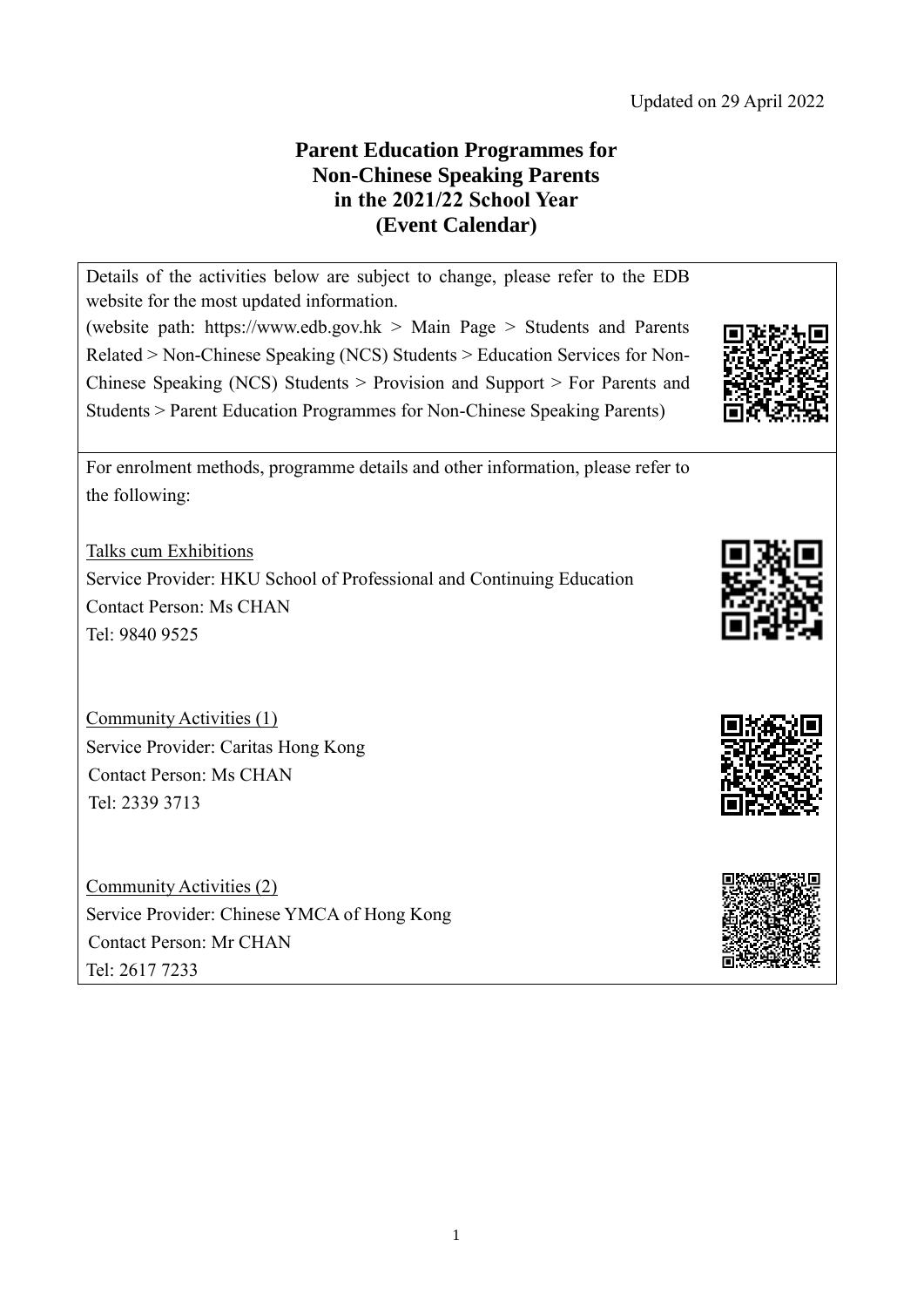| <b>Date</b>                                                               | <b>Topic</b>                                                                                                        | <b>Mode of</b><br>activity                      | <b>District</b>      |           | <b>School level</b>            |
|---------------------------------------------------------------------------|---------------------------------------------------------------------------------------------------------------------|-------------------------------------------------|----------------------|-----------|--------------------------------|
| 14/11/2021<br>(Sunday)                                                    | <b>Understanding Multiple</b><br>Pathways                                                                           | Community<br>Activity $(1)$                     | Wong Tai<br>Sin      | $\bullet$ | Secondary school               |
| 20/11/2021<br>(Saturday)<br>Rescheduled<br>for<br>12/2/2022<br>(Saturday) | Uncovering the Hong Kong<br><b>Education System and</b><br>Learning Support for NCS<br><b>Students</b>              | Talk cum<br>Exhibition<br>(conducted<br>online) | Yuen Long            | $\bullet$ | Pre-school and<br>kindergarten |
| 21/11/2021<br>(Sunday)                                                    | <b>Understanding Chinese</b><br>Learning and Education<br>System in Hong Kong                                       | Community<br>Activity $(1)$                     | Central &<br>Western | $\bullet$ | Kindergarten                   |
| 27/11/2021<br>(Saturday)                                                  | Uncovering the Hong Kong<br><b>Education System and</b><br>Learning Support for NCS<br>Students                     | Talk cum<br>Exhibition                          | Islands              | $\bullet$ | Pre-school and<br>kindergarten |
| 11/12/2021<br>(Saturday)                                                  | Uncovering the Hong Kong<br><b>Education System and</b><br>Learning Support for NCS<br>Students                     | Talk cum<br>Exhibition                          | Sham Shui<br>Po      | $\bullet$ | Pre-school and<br>kindergarten |
| 18/12/2021<br>(Saturday)                                                  | Chinese Learning for Fun                                                                                            | Community<br>Activity (1)                       | Kowloon<br>City      | $\bullet$ | Primary school                 |
| 18/12/2021<br>(Saturday)                                                  | Career and Life Planning for<br><b>NCS Secondary School</b><br>Students - Further Studies<br>and Future Development | Community<br>Activity (2)                       | Tuen Mun             | $\bullet$ | Secondary school               |
| 8/1/2022<br>(Saturday)                                                    | Support Your Child in<br>Chinese Learning: Use of<br>Learning Activities and Tools<br>(Part 1)                      | Talk cum<br>Exhibition<br>(conducted<br>online) | Yau Tsim<br>Mong     | $\bullet$ | Primary school                 |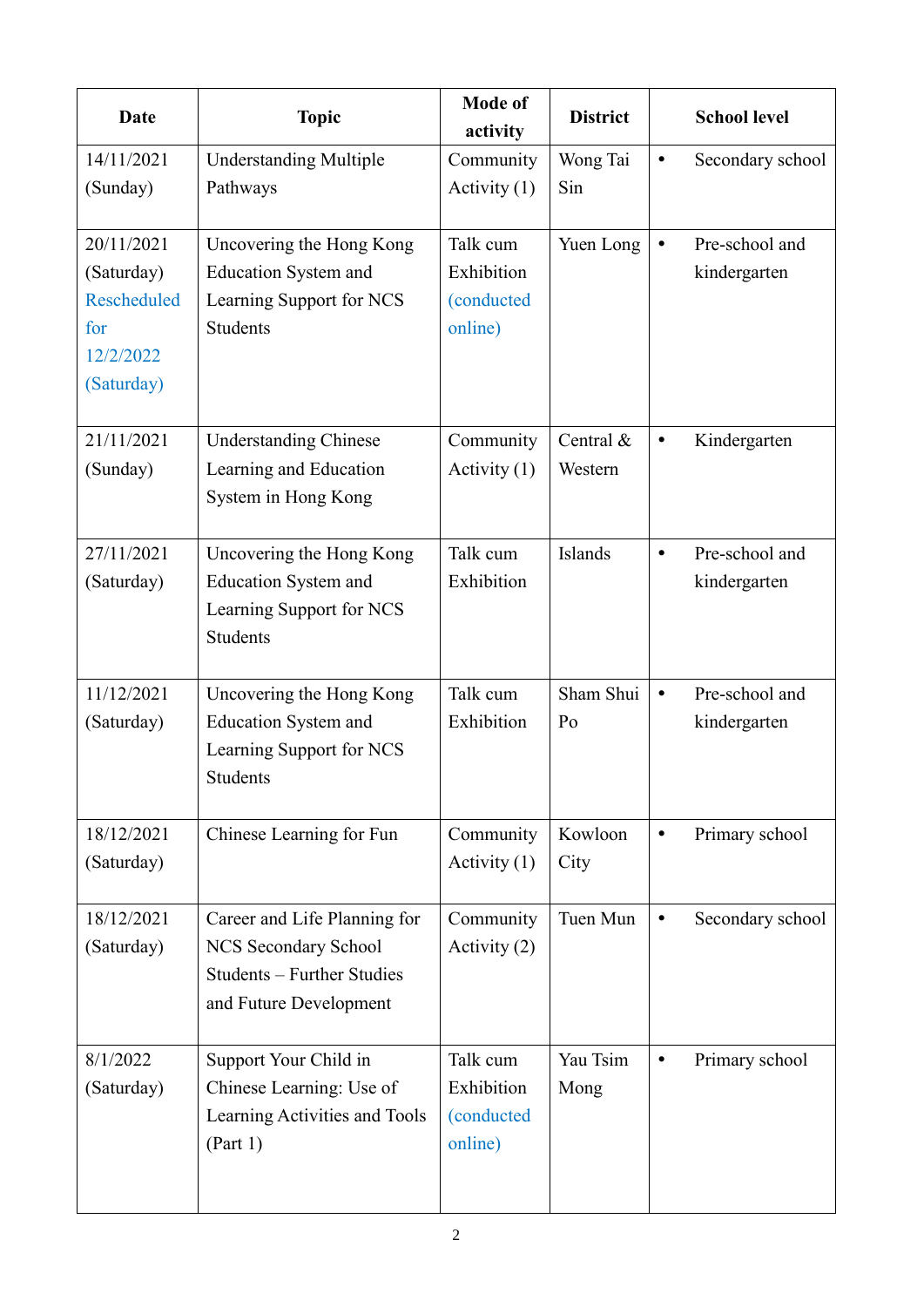| Date       | <b>Topic</b>                  | <b>Mode of</b><br>activity | <b>District</b> |           | <b>School level</b> |
|------------|-------------------------------|----------------------------|-----------------|-----------|---------------------|
| 15/1/2022  | Healthy and Happy             | Community                  | Kwun            | $\bullet$ | Primary school      |
| (Saturday) | Development of Children       | Activity $(1)$             | Tong            |           |                     |
|            |                               | (conducted                 |                 |           |                     |
|            |                               | online)                    |                 |           |                     |
| 22/1/2022  | Healthy and Happy             | Community                  | Southern        | $\bullet$ | Primary school      |
| (Saturday) | Development of Children       | Activity $(1)$             |                 |           |                     |
|            |                               | (conducted                 |                 |           |                     |
|            |                               | online)                    |                 |           |                     |
| 22/1/2022  | Support Your Child in         | Talk cum                   | Yau Tsim        | $\bullet$ | Primary school      |
| (Saturday) | Chinese Learning: Use of      | Exhibition                 | Mong            |           |                     |
|            | Learning Activities and Tools | (conducted                 |                 |           |                     |
|            | (Part 2)                      | online)                    |                 |           |                     |
| 29/1/2022  | <b>NCS Students' Chinese</b>  | Community                  | Tsuen Wan       | $\bullet$ | Primary school      |
| (Saturday) | Learning – Sharing Session    | Activity (2)               |                 | $\bullet$ | Secondary school    |
|            | from an Outstanding Student   | (conducted                 |                 |           |                     |
|            |                               | online)                    |                 |           |                     |
| 19/2/2022  | Support Your Child in         | Talk cum                   | Wan Chai        | $\bullet$ | Primary school      |
| (Saturday) | Chinese Learning: Use of      | Exhibition                 |                 |           |                     |
|            | Learning Activities and Tools | <i>(conducted)</i>         |                 |           |                     |
|            | (Part 1)                      | online)                    |                 |           |                     |
| 19/2/2022  | How to Assist Children in     | Community                  | Yuen Long       |           | Pre-school and      |
| (Saturday) | Learning Chinese and the      | Activity (2)               |                 |           | kindergarten        |
|            | Importance of Learning        | <i>(conducted)</i>         |                 | $\bullet$ | Primary school      |
|            | Chinese - Let's Try           | online)                    |                 |           |                     |
| 26/2/2022  | Understanding the Hong        | Community                  | Yau Tsim        | $\bullet$ | Kindergarten        |
| (Saturday) | Kong Education System and     | Activity $(1)$             | Mong            |           |                     |
|            | Preparing the Future for Your | <i>(conducted)</i>         |                 |           |                     |
|            | Children                      | online)                    |                 |           |                     |
| 5/3/2022   | Support Your Child in         | Talk cum                   | Wan Chai        | $\bullet$ | Primary school      |
| (Saturday) | Chinese Learning: Use of      | Exhibition                 |                 |           |                     |
|            | Learning Activities and Tools | <i>(conducted)</i>         |                 |           |                     |
|            | (Part 2)                      | online)                    |                 |           |                     |
|            |                               |                            |                 |           |                     |
|            |                               |                            |                 |           |                     |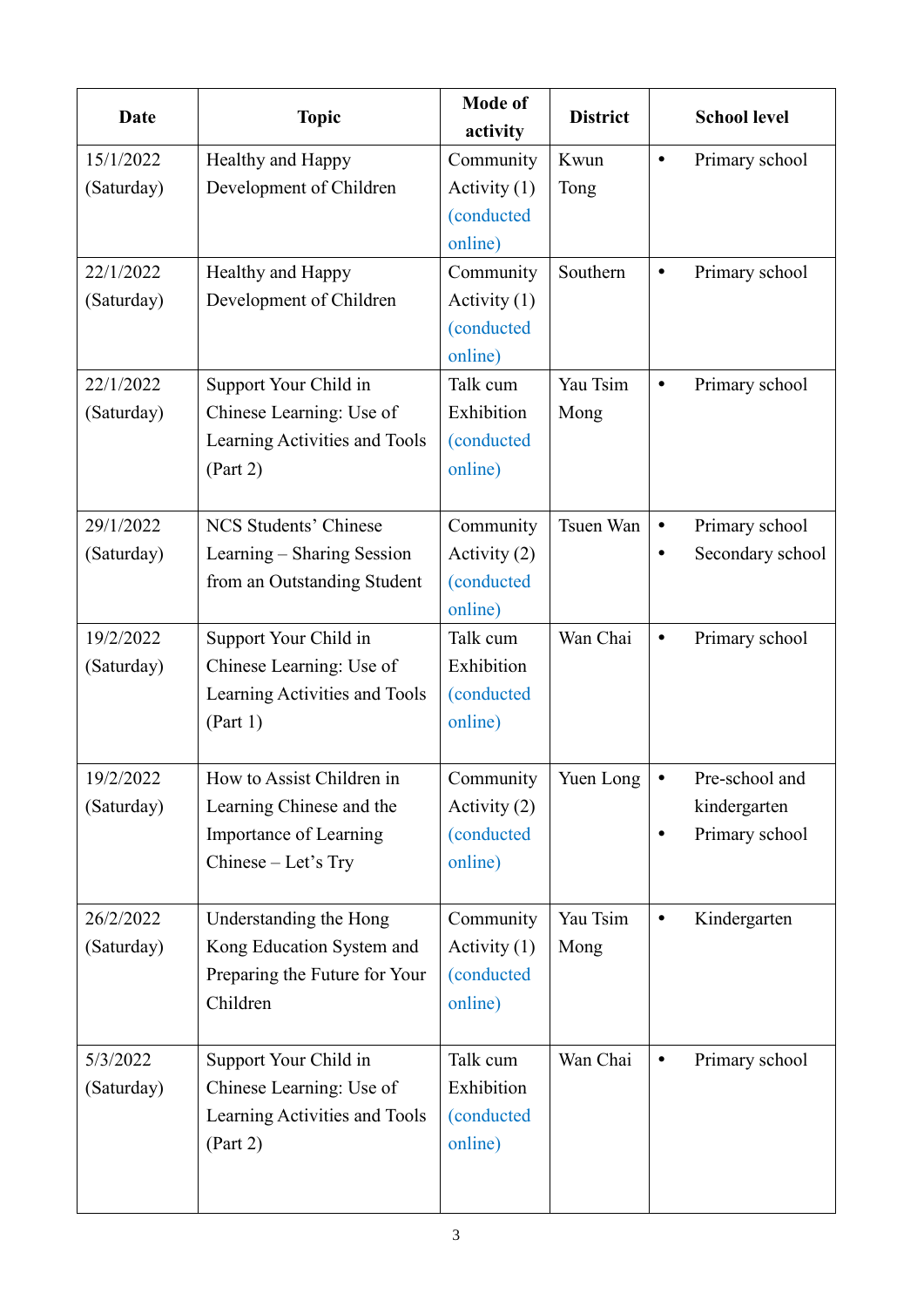| <b>Date</b> | <b>Topic</b>                    | <b>Mode of</b><br>activity | <b>District</b> |           | <b>School level</b> |
|-------------|---------------------------------|----------------------------|-----------------|-----------|---------------------|
| 12/3/2022   | Practical Ways in Supporting    | Talk cum                   | Wong Tai        | $\bullet$ | Pre-school and      |
| (Saturday)  | Your Children Learning          | Exhibition                 | Sin             |           | kindergarten        |
|             | Chinese at Home                 | (conducted                 |                 |           |                     |
|             |                                 | online)                    |                 |           |                     |
| 19/3/2022   | Maintaining Positive Parent-    | Talk cum                   | Yuen Long       | $\bullet$ | Primary school      |
| (Saturday)  | child Relationship: Making      | Exhibition                 |                 |           |                     |
|             | Friend with My Child            | (conducted                 |                 |           |                     |
|             |                                 | online)                    |                 |           |                     |
| 19/3/2022   | <b>Understanding Your</b>       | Community                  | Sham            | $\bullet$ | Primary school      |
| (Saturday)  | Community and Education         | Activity $(1)$             | Shui Po         |           |                     |
|             | System in Hong Kong             | (conducted                 |                 |           |                     |
|             |                                 | online)                    |                 |           |                     |
| 19/3/2022   | Career and Life Planning for    | Community                  | Tai Po          | $\bullet$ | Secondary school    |
| (Saturday)  | NCS Secondary School            | Activity (2)               |                 |           |                     |
|             | Students - Further Studies      | (conducted                 |                 |           |                     |
|             | and Future Development          | online)                    |                 |           |                     |
| 26/3/2022   | Planning the future with Your   | Community                  | Eastern         | ٠         | Secondary school    |
| (Saturday)  | Children                        | Activity $(1)$             |                 |           |                     |
|             |                                 | (conducted                 |                 |           |                     |
|             |                                 | online)                    |                 |           |                     |
| 2/4/2022    | Maintaining Positive Parent-    | Talk cum                   | Kwun            |           | Primary school      |
| (Saturday)  | child Relationship: Making      | Exhibition                 | Tong            |           |                     |
|             | Friend with My Child            | <i>(conducted)</i>         |                 |           |                     |
|             |                                 | online)                    |                 |           |                     |
| 9/4/2022    | <b>Effective Strategies for</b> | Talk cum                   | Central $\&$    | $\bullet$ | Secondary school    |
| (Saturday)  | Communication:                  | Exhibition                 | Western         |           |                     |
|             | Helping My Child When           | <i>(conducted)</i>         |                 |           |                     |
|             | They Encounter Difficulties     | online)                    |                 |           |                     |
|             | in Learning                     |                            |                 |           |                     |
|             |                                 |                            |                 |           |                     |
| 16/4/2022   | Understanding the Hong          | Community                  | Sham            | $\bullet$ | Kindergarten        |
| (Saturday)  | Kong Education System and       | Activity $(1)$             | Shui Po         |           |                     |
|             | Preparing the Future for Your   | <i>(conducted)</i>         |                 |           |                     |
|             | Children                        | online)                    |                 |           |                     |
|             |                                 |                            |                 |           |                     |
|             |                                 |                            |                 |           |                     |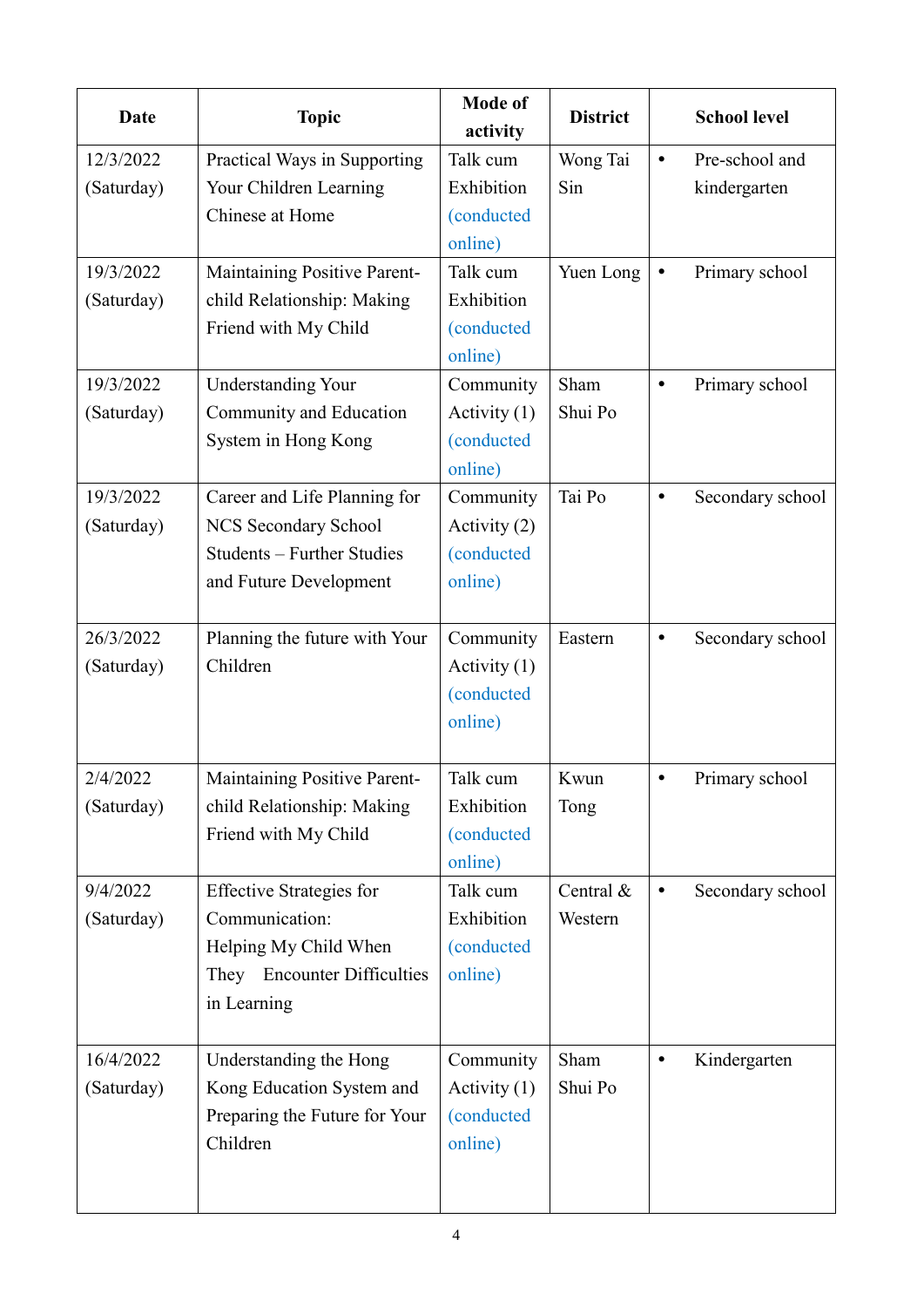| Date       | <b>Topic</b>                    | <b>Mode of</b><br>activity | <b>District</b> |           | <b>School level</b> |
|------------|---------------------------------|----------------------------|-----------------|-----------|---------------------|
| 16/4/2022  | <b>Effective Strategies for</b> | Talk cum                   | Yau Tsim        | $\bullet$ | Secondary school    |
| (Saturday) | Communication:                  | Exhibition                 | Mong            |           |                     |
|            | Helping My Child When           | <i>(conducted)</i>         |                 |           |                     |
|            | They Encounter Difficulties     | online)                    |                 |           |                     |
|            | in Learning                     |                            |                 |           |                     |
| 30/4/2022  | Parental Involvement:           | Talk cum                   | Eastern         | $\bullet$ | Primary school      |
| (Saturday) | Enhancing a Smooth              | Exhibition                 |                 |           |                     |
|            | Transition from Primary to      | <i>(conducted)</i>         |                 |           |                     |
|            | Secondary Level                 | online)                    |                 |           |                     |
|            |                                 |                            |                 |           |                     |
| 7/5/2022   | Parental Involvement:           | Talk cum                   | Kwun            | $\bullet$ | Primary school      |
| (Saturday) | Enhancing a Smooth              | Exhibition                 | Tong            |           |                     |
|            | Transition from Primary to      | (online)                   |                 |           |                     |
|            | Secondary Level                 | session                    |                 |           |                     |
|            |                                 | conducted                  |                 |           |                     |
|            |                                 | at the same                |                 |           |                     |
|            |                                 | time)                      |                 |           |                     |
| 14/5/2022  | Positive Parenting and Talent   | Community                  | Sham            | $\bullet$ | Secondary school    |
| (Saturday) | Show                            | Activity $(1)$             | Shui Po         |           |                     |
|            |                                 | <i>(conducted)</i>         |                 |           |                     |
|            |                                 | online)                    |                 |           |                     |
| 14/5/2022  | Tips for Helping Your Child     | Talk cum                   | Eastern         | $\bullet$ | Secondary school    |
| (Saturday) | Make a Study and Career         | Exhibition                 |                 |           |                     |
|            | Plan                            | (online)                   |                 |           |                     |
|            |                                 | session                    |                 |           |                     |
|            |                                 | conducted                  |                 |           |                     |
|            |                                 | at the same                |                 |           |                     |
|            |                                 | time)                      |                 |           |                     |
| 21/5/2022  | Inclusive Cultural Activities - | Community                  | Shatin          | $\bullet$ | Pre-school and      |
| (Saturday) | Multicultural Exchange          | Activity (2)               |                 |           | kindergarten        |
|            | Gathering                       | <i>(conducted)</i>         |                 | $\bullet$ | Primary school      |
|            |                                 | online)                    |                 |           |                     |
| 28/5/2022  | Parental Involvement:           | Talk cum                   | Yuen Long       | $\bullet$ | Primary school      |
| (Saturday) | Enhancing a Smooth              | Exhibition                 |                 |           |                     |
|            | Transition from Primary to      |                            |                 |           |                     |
|            | Secondary Level                 |                            |                 |           |                     |
|            |                                 |                            |                 |           |                     |
|            |                                 |                            |                 |           |                     |